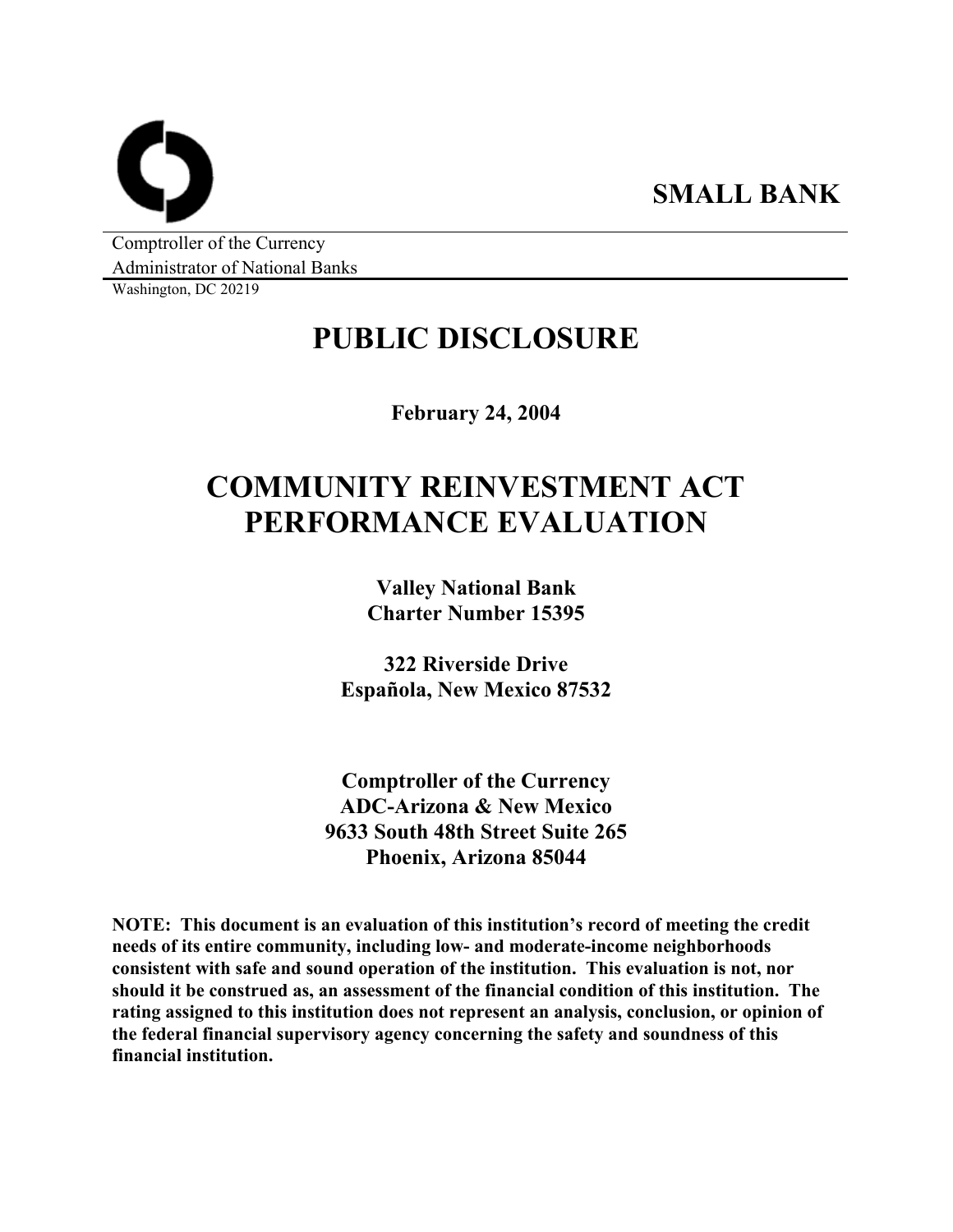## **INSTITUTION'S CRA RATING**

This institution is rated Satisfactory.

Valley National Bank's (VNB) lending performance reflects a satisfactory response to community credit needs. This is based on the following information.

- The loan-to-deposit (LTD) ratio is reasonable given the bank's size, financial condition, and assessment area (AA) credit needs.
- A majority of the number of loans are inside the bank's AA.
- The distribution of loans reflects reasonable penetration among individuals of different income levels and businesses of different sizes.
- The geographic distribution of loans reflects excellent dispersion throughout the AA.

## **DESCRIPTION OF INSTITUTION**

VNB is a community bank in Española, New Mexico, with total assets of \$218 million as of December 31, 2002. VNB operates out of one office including two deposit taking ATMs at the main office location and one in a store parking lot less than a mile away. The bank has not closed any branches or deposit taking ATMs during the evaluation period. The bank is an independent community bank with no affiliates or holding company.

The bank's primary lending focus in 2001-2002 loan originations is in commercial and consumer loans. In terms of dollars outstanding, commercial and commercial real estate loans represent 71%, consumer loans represent 10%, and residential mortgage loans represent 17% of the bank's total loan portfolio as of December 31, 2002. The bank's net loans to total assets ratio as of the same date was 67%. With a 14% deposit market share as of June 30, 2002, VNB was the second largest financial institution in the AA.

There are no financial or legal impediments that hinder the bank's ability to help meet the credit needs of the AA. The bank was previously rated Satisfactory as of November 9, 1998.

## **DESCRIPTION OF ASSESSMENT AREA**

As of December 31, 2002, VNB had designated the Rio Arriba and Los Alamos contiguous counties and census tracts as its AA. Rio Arriba County includes the town of Española, where the main office is located, and the communities of Chama, Vallecitas, Tierra Amarilla, Dulce, Jicarilla, Coyote, Abiquiu, Alcalde, Dixon, Chimayo, and the pueblos of San Juan and Santa Clara. Los Alamos County includes the town of Los Alamos and the community of White Rock. The three contiguous Santa Fe census tracts include the pueblos of Nambe, Pojoaque, Tesuque, and San Ildefonso. The six contiguous Taos census tracts include the towns of Taos, Penasco, Vadito, Chamisal, and Tres Piedras as well as the Picuris pueblo.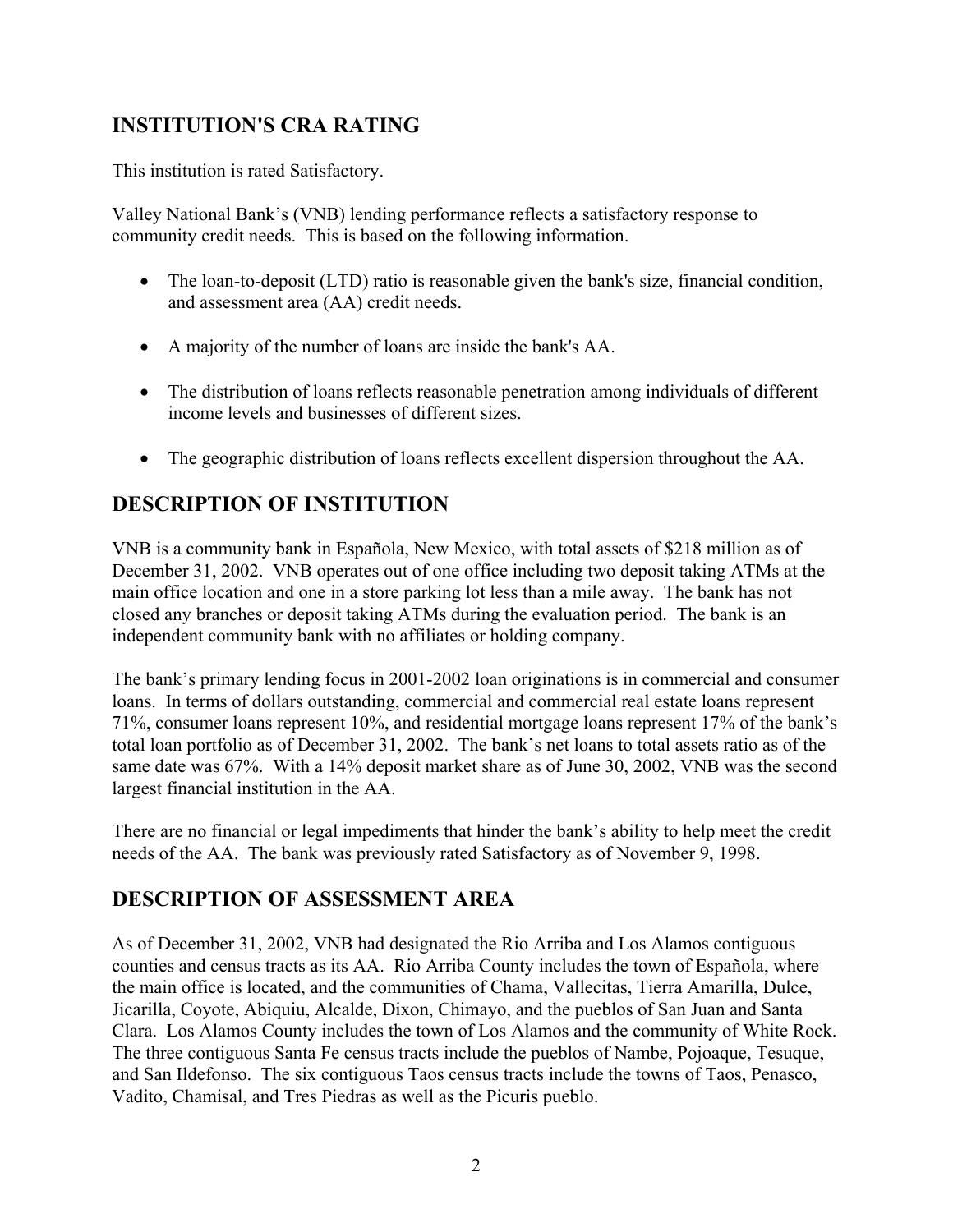There are seven moderate-income, fourteen middle-income, and four upper-income census tracts in the AA. There is also one "NA" tract, where there is no reported income by the population to allow a designation of low- to upper-income with respect to the area median income. There are no low-income census tracts in the AA. The AA meets the legal requirements of the regulation and does not arbitrarily exclude low- to moderate-income (LMI) geographies.

The 2002 HUD updated statewide non-MSA median family income (MFI) is \$33,700. However, two of the counties in the AA are parts of a metropolitan statistical area (MSA). The updated MSA MFI is significantly higher in those areas, at \$63,100. The percent of households in the AA defined as low-income is 24%; moderate income is 16%; middle-income is 17%; and upperincome is 43%.

Competition for financial services is moderate. The June 30, 2002 FDIC Deposit Market Share report shows nine financial institutions competed for \$1.2 million of insured deposits. The nature of the competition includes one other community bank and branches of larger regional and large nation-wide corporations. All of the other competitors have presences and access to other loans and deposits outside the local market.

The largest local employment sectors are federal government (including Los Alamos National Laboratories), state and local government (including school districts), retail trade (including Wal-Mart), and Indian gaming. Unemployment figures for Rio Arriba County have come down from a high of 9% in 1998 to 7% for 2002. Taos County was even higher, at 12% in 1998 and is down to 9% for 2002. Santa Fe and Los Alamos counties have much lower unemployment rates over the same period, falling from 4% to 3% and 2% to 1%, respectively.

During this examination we contacted one community leader to discuss economic conditions and credit needs. The contact indicated that the need for small business loans was being met by the local community banks.

## **CONCLUSIONS ABOUT PERFORMANCE CRITERIA**

The evaluation period for this CRA examination focuses on loan originations during 2001-2002. The early December 31, 2002, cut-off date is because of the impact of the Census 2000 changes which were effective in 2003. Loans made through 2002 are compared to 1990 Census demographics, while loans made in 2003 and forward will be compared to 2000 demographic comparators. Using only one census demographic period for this evaluation provides a more consistent analysis.

For this 2001-2002 period, we looked at both the dollar amount of loans and the number of loans originated. An evaluation of the originations showed VNB's primary products to be commercial and consumer loans, which is representative of the bank's current business strategy.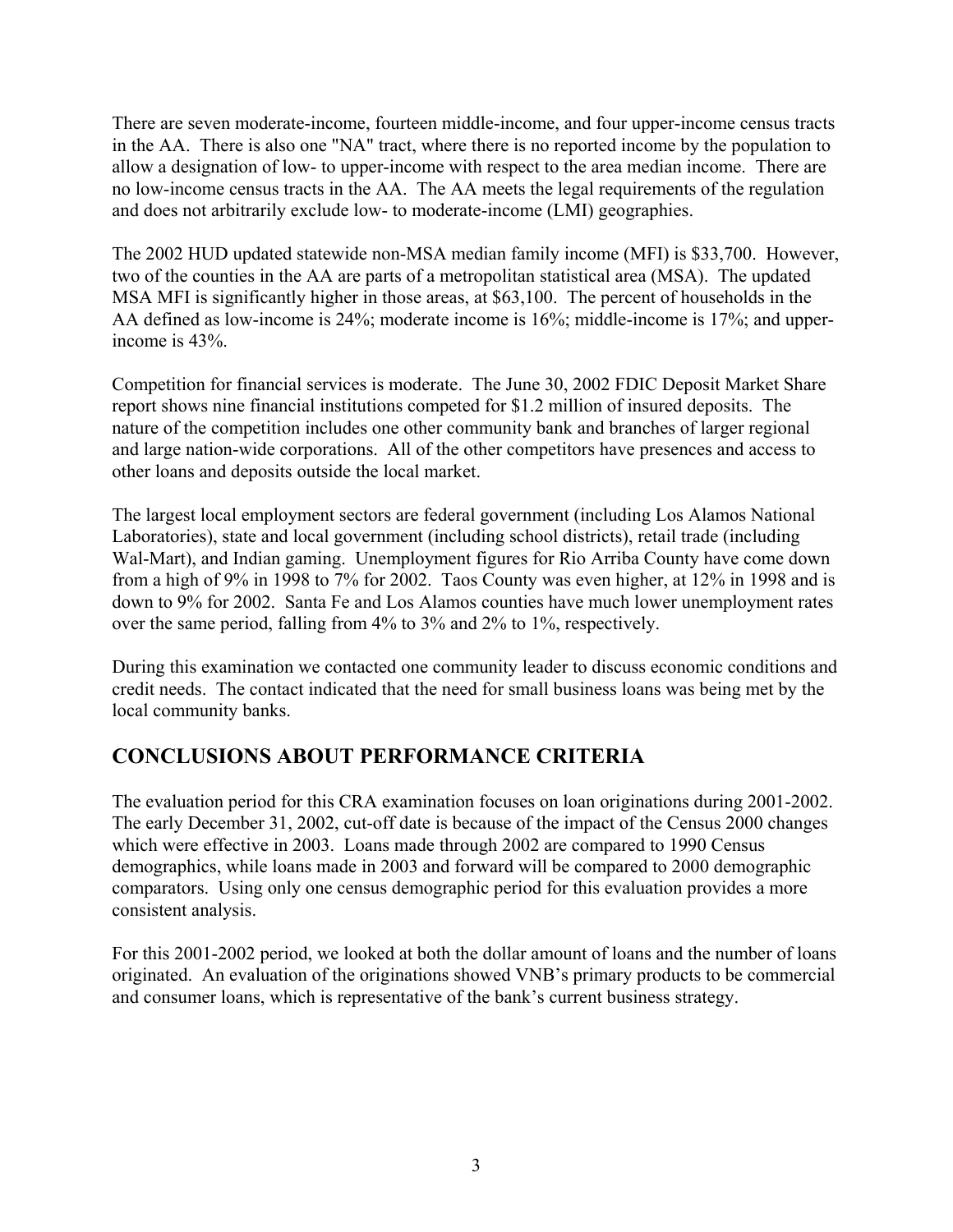| Loan Originations for<br><b>Evaluation Period</b>             | Percentage of Dollar Amount<br>of Loans | Percentage of Number of<br>Loans |  |
|---------------------------------------------------------------|-----------------------------------------|----------------------------------|--|
| Business Loan Originations as a<br>% of Total Originations    | 66%                                     | <b>26%</b>                       |  |
| Consumer Loan Originations as a<br>% of Total Originations    | 20%                                     | 65%                              |  |
| <b>Total Primary Products as a</b><br>% of Total Originations | 86%                                     | 91%                              |  |

*Source: Loan Originations for evaluation period*

After identifying the primary products, we took a random sample of 20 business loans and 20 consumer loans, and used them to determine the ratio of loans inside the AA. To evaluate the geographic and borrower distribution of loans, loans outside the AA were discarded and additional loans were then selected to fill in the samples of 20. Based on these samples, the bank's initial evaluation of its CRA performance in meeting the credit needs of the community is Satisfactory, as supported below.

#### **Loan-to-Deposit Ratio**

The bank's average quarterly LTD ratio of 86% during the evaluation period is reasonable given the bank's size, financial condition, and AA credit needs. It meets the standard for satisfactory performance.

Uniform Bank Performance Reports from the 3rd quarter 1998 through the 4th quarter 2002 were used to compare VNB with eight other banks that share parts of the same AA.

As indicated in the table below, VNB is on the high end of the range of LTD ratios for similarly located banks. This is good considering the lack of access to loans and deposits outside its AA, which all of the other competitor banks enjoy.

| Bank                                                      | <b>Average Quarterly LTD Ratio</b> |
|-----------------------------------------------------------|------------------------------------|
| <b>VNB</b>                                                | 86%                                |
| Eight other financial institutions<br>average LTD ratios  | 74%                                |
| Highest LTD ratio in range of other<br>three institutions | 91%                                |
| Lowest LTD ratio in range of other<br>three institutions  | 60%                                |

*Source: Uniform Bank Performance Report*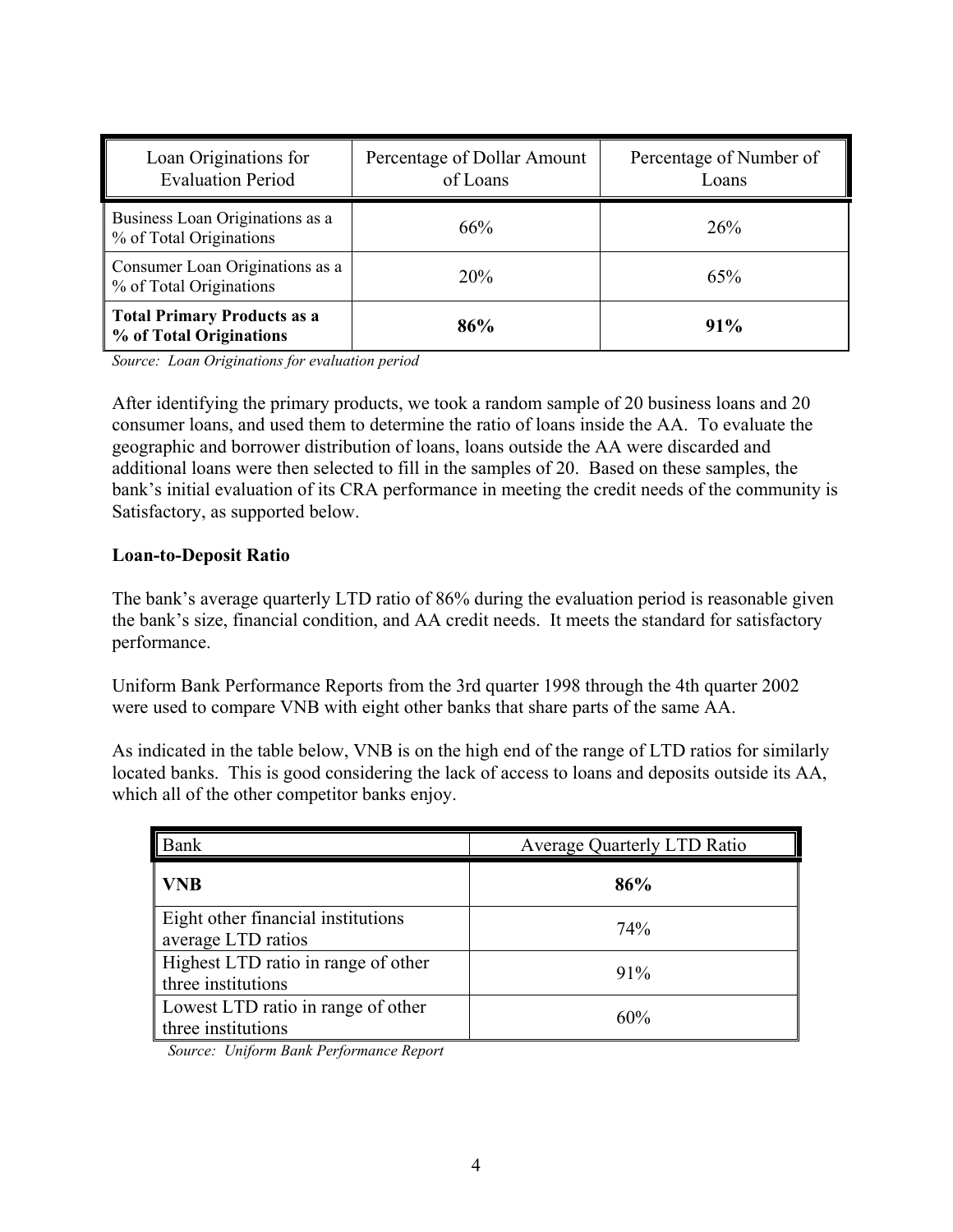#### **Lending in Assessment Area**

A majority of the number of loans from the sample are inside the AA, but a majority of the dollar amount of loans are outside the AA. Normally when a majority of loans inside the AA is not achieved, some need for improvement is indicated. However, in this case the performance of the bank is considered reasonable, with mitigating circumstances. The sample consists only of 20 consumer and 20 business loans. With such a small sample, it is easy for one large loan to distort the sample. In the 40 loans, there is only one loan over \$1 million, and it is outside the AA. In addition, the rest of the loans in the sample are significantly smaller. Only two of the loans are over \$100 thousand, and 19 of the loans are very small: less than \$10 thousand each.

| Lending in Rio Arriba & Los Alamos Counties, and 9 CT's in Santa Fe & Taos Counties AA |    |        |   |               |       |         |      |         |               |         |  |
|----------------------------------------------------------------------------------------|----|--------|---|---------------|-------|---------|------|---------|---------------|---------|--|
| Number of Loans<br>Dollars of Loans                                                    |    |        |   |               |       |         |      |         |               |         |  |
| Loan                                                                                   |    | Inside |   | Outside       | Total | Inside  |      | Outside |               | Total   |  |
| Type                                                                                   | #  | $\%$   | # | $\frac{0}{0}$ | #     | \$000   | $\%$ | \$000   | $\frac{0}{0}$ | \$000   |  |
| <b>Business</b>                                                                        | 18 | 90%    | 2 | 10%           | 20    | \$937   | 34%  | \$1,855 | 66%           | \$2,792 |  |
| <b>Consumer</b>                                                                        | 18 | 90%    | 7 | 10%           | 20    | \$322   | 96%  | \$14    | $4\%$         | \$336   |  |
| Totals                                                                                 | 36 | 90%    |   | 10%           | 40    | \$1,259 | 40%  | \$1,869 | 60%           | \$3,128 |  |

*Source: sample of loans* 

#### **Lending to Borrowers of Different Incomes and to Businesses of Different Sizes**

Given the demographics of the AA, the distribution of business and consumer loans originated reflects a reasonable penetration. Our analysis included 20 commercial and 20 consumer loans originated in 2001 and 2002 inside the AA.

#### *Business Loans*

The bank's business lending activity to businesses of different sizes is reasonable. This table measures the bank's performance in lending to small businesses, defined as businesses with gross revenues of \$1 million or less. The percentage of loans to small businesses exceeds the business demographic by number, although it does not meet the business demographic by dollar amount of loans in the sample.

| Borrower Distribution of Loans to Businesses<br>in Rio Arriba & Los Alamos Counties, and 9 CT's in Santa Fe & Taos Counties AA |        |       |  |  |  |  |  |
|--------------------------------------------------------------------------------------------------------------------------------|--------|-------|--|--|--|--|--|
| <b>Business Revenues (or Sales)</b><br>$<$ \$1,000,000<br>> \$1,000,000                                                        |        |       |  |  |  |  |  |
| <u></u> % of AA Businesses <sup>*</sup>                                                                                        | $77\%$ | $4\%$ |  |  |  |  |  |
| % of Bank Loans in AA by #                                                                                                     | 85%    | 10%   |  |  |  |  |  |
| <u></u> % of Bank Loans in AA by % \$                                                                                          | 58%    | 40%   |  |  |  |  |  |

*Source: Loan sample; Dunn & Bradstreet data. 19\*% of AA businesses did not report revenue data.*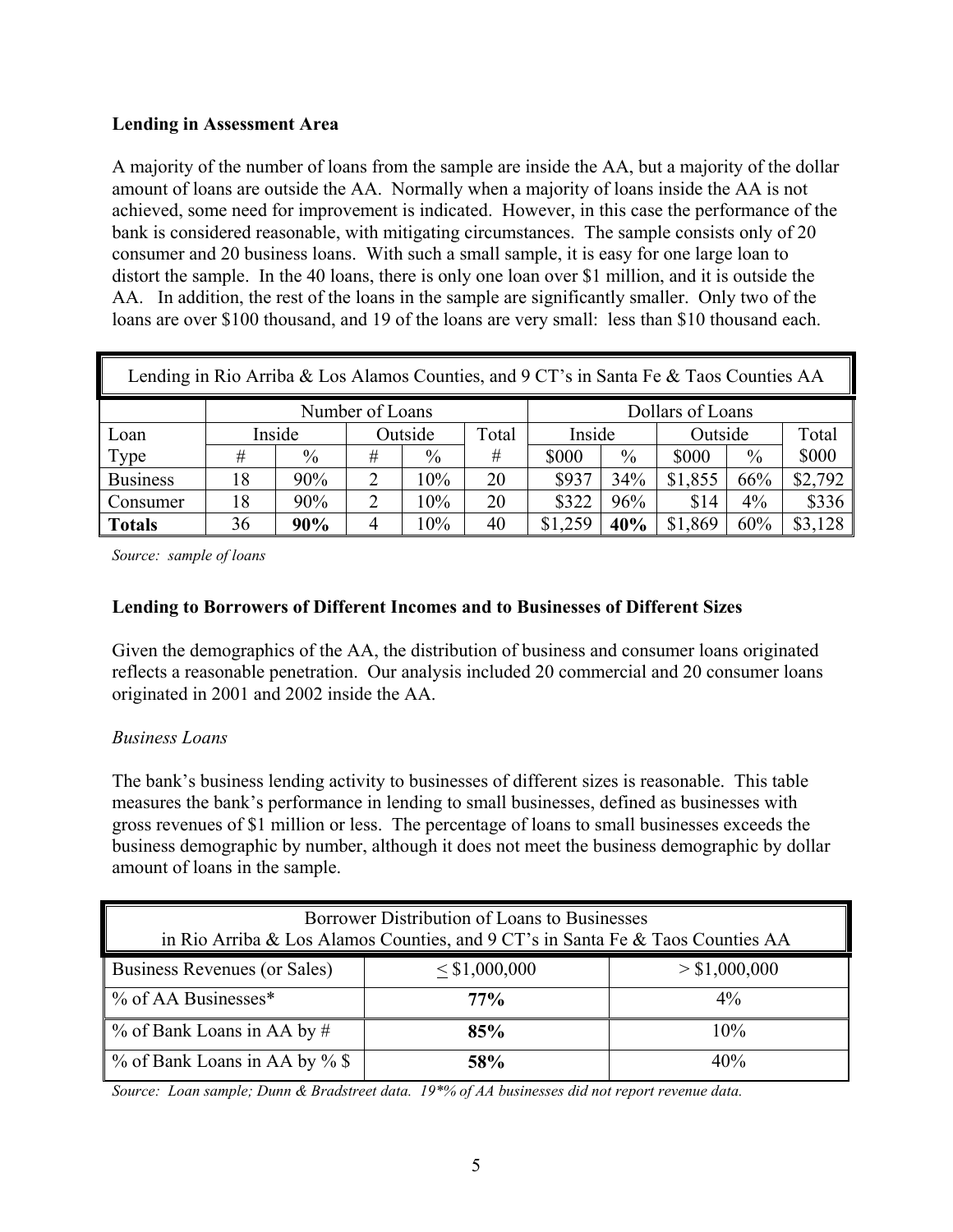More weight is given to the percent of number than the percent of dollar for two reasons. As with the lending inside AA calculation, a small sample is easily distorted by a large loan. All of the loans in the borrower distribution analysis are inside the AA, but in this sample there are only two loans over \$100 thousand, and the larger of the two is to a borrower with gross revenues in excess of \$1 million. Eight of the 20 loans are less than \$10 thousand. The second reason is one of relativity: larger organizations generally qualify for, and have need for, larger loans than smaller businesses.

#### *Consumer Loans*

The bank's consumer lending activity to borrowers of different incomes is reasonable. This table measures the bank's performance in lending to low- and moderate-income (LMI) borrowers. Low-income is defined as less than 50% of the HUD updated MFI for the MSA or non-MSA area in which the borrower resides. Moderate-income is defined as between 50-80% of the HUD updated MFI. The bank's AA includes both MSA and non-MSA census tracts, so what is considered LMI for Rio Arriba and Taos county census tracts will be much lower than for the Santa Fe and Los Alamos census tracts.

| Borrower Distribution of Consumer Loans<br>In Rio Arriba & Los Alamos Counties, and 9 CT's in Santa Fe & Taos Counties AA |                              |                              |                              |                              |                              |                              |                              |                              |  |  |  |
|---------------------------------------------------------------------------------------------------------------------------|------------------------------|------------------------------|------------------------------|------------------------------|------------------------------|------------------------------|------------------------------|------------------------------|--|--|--|
| Borrower<br>Middle<br>Moderate<br>Upper<br>Low<br>Income Level                                                            |                              |                              |                              |                              |                              |                              |                              |                              |  |  |  |
| % of AA<br>Households by<br>income level                                                                                  | 24%                          |                              | 16%                          |                              | 17%                          |                              | 43%                          |                              |  |  |  |
|                                                                                                                           | $%$ of<br>Dollar of<br>Loans | $%$ of<br>Number<br>of Loans | $%$ of<br>Dollar of<br>Loans | $%$ of<br>Number<br>of Loans | $%$ of<br>Dollar of<br>Loans | $%$ of<br>Number<br>of Loans | $%$ of<br>Dollar of<br>Loans | $%$ of<br>Number<br>of Loans |  |  |  |
| Consumer<br>Loans                                                                                                         | 9%                           | 35%                          | 14%                          | 15%                          | 27%                          | 15%                          | 50%                          | 35%                          |  |  |  |

*Source: loan sample; U.S. Census data*

For low-income borrowers, the bank significantly exceeds the demographic in the number of loans extended. The percentage of the number of dollars in the sample to low-income borrowers is far less than the demographic. However, 20% of the households in the AA are classified as having income below poverty level, and low-income borrowers and those below the poverty level will generally only qualify for very small loans, so this is not an unreasonable penetration.

For moderate-income borrowers, the bank is below, but very close to the demographic in both the percentage of number, and percentage of the dollar amount of loans. While this does not quite meet the standard for acceptable performance in consumer loans by itself, the bank's overall performance in this category is still satisfactory.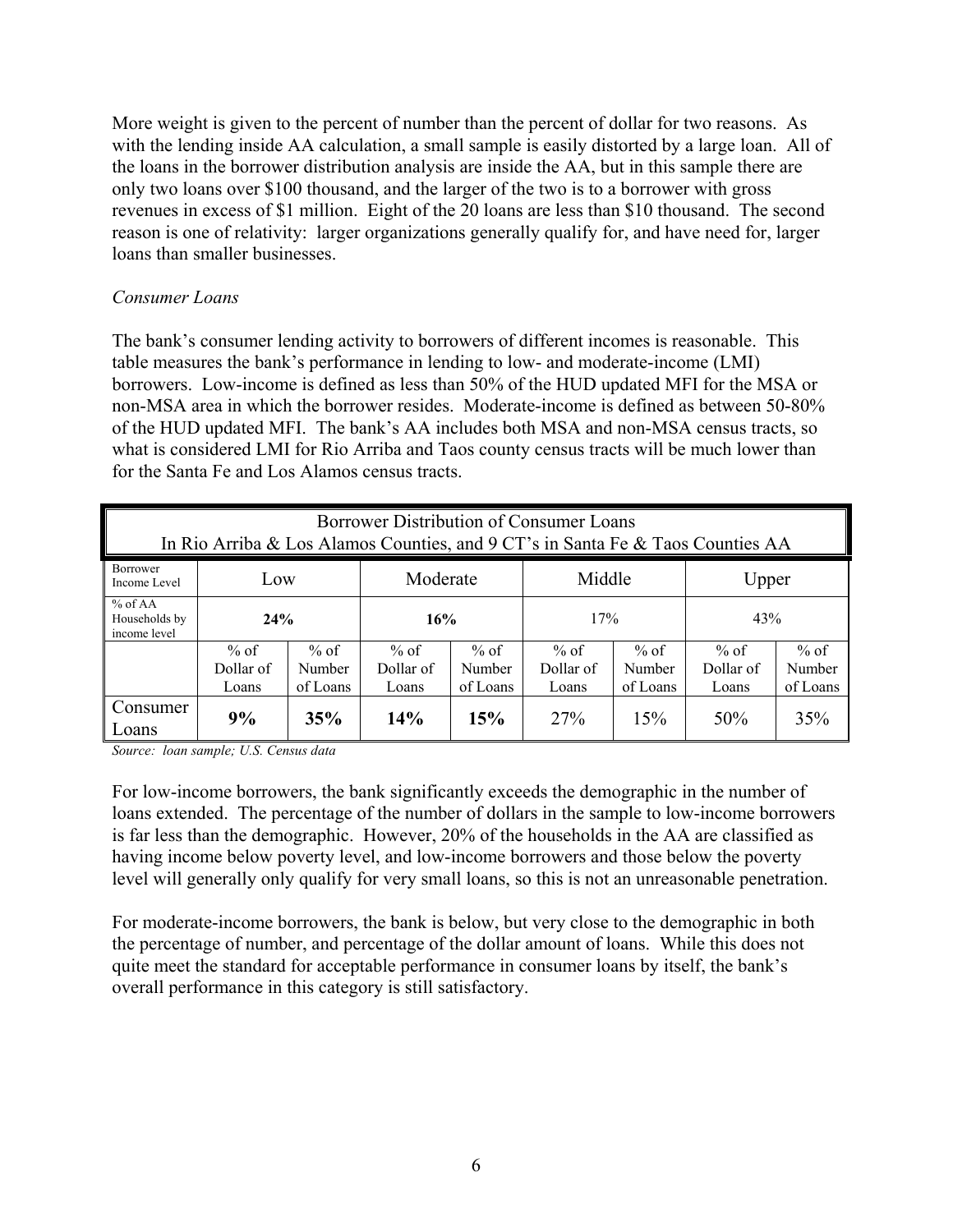#### **Geographic Distribution of Loans**

The geographic distribution of the bank's business and consumer loans within the AA is excellent. Our analysis included 20 commercial and 20 consumer loans originated in 2001 and 2002 inside the AA. There are no significant gaps or areas of low penetration in the bank's lending patterns.

#### *Business Loans*

The bank's business lending activity in moderate-income tracts is excellent. This table measures the bank's performance in lending to businesses in different income tracts. The percentage of loans in moderate-income tracts significantly exceeds the business demographic by percent of number and percent of dollar amount of loans.

| Geographic Distribution of Business Loans<br>in Rio Arriba & Los Alamos Counties, and 9 CT's in Santa Fe & Taos Counties AA |                  |                  |                  |                  |                  |                  |                |                  |  |
|-----------------------------------------------------------------------------------------------------------------------------|------------------|------------------|------------------|------------------|------------------|------------------|----------------|------------------|--|
| <b>Census Tract</b><br>Middle<br>Moderate<br>Upper<br>Low<br>Income Level                                                   |                  |                  |                  |                  |                  |                  |                |                  |  |
| % of AA Business                                                                                                            | $0\%$            |                  | 22%              |                  | 58%              |                  | 20%            |                  |  |
|                                                                                                                             | $%$ of<br>Number | $%$ of<br>Dollar | $%$ of<br>Number | $%$ of<br>Dollar | $%$ of<br>Number | $%$ of<br>Dollar | % of<br>Number | $%$ of<br>Dollar |  |
| <b>Business Loans</b><br>0%<br>$0\%$<br>$0\%$<br>35%<br>53%<br>65%<br>47%<br>$0\%$                                          |                  |                  |                  |                  |                  |                  |                |                  |  |

*Source: loan sample and Dunn and Bradstreet Data* 

#### *Consumer Loans*

The bank's consumer lending activity in moderate-income tracts is excellent. This table measures the bank's performance in lending to consumers in different income tracts. The percentage of loans in moderate-income tracts significantly exceeds the consumer demographic by percent of number and percent of dollar amount of loans.

| Geographic Distribution of Consumer Loans<br>in Rio Arriba & Los Alamos Counties, and 9 CT's in Santa Fe & Taos Counties AA |                                      |       |                  |                  |                  |                  |                  |                  |  |  |
|-----------------------------------------------------------------------------------------------------------------------------|--------------------------------------|-------|------------------|------------------|------------------|------------------|------------------|------------------|--|--|
| Census Tract Income<br>Middle<br>Moderate<br>Upper<br>Low<br>Level                                                          |                                      |       |                  |                  |                  |                  |                  |                  |  |  |
| $\%$ of AA Households<br>by income tract level                                                                              | $0\%$                                |       | 23%              |                  | 57%              |                  | 20%              |                  |  |  |
|                                                                                                                             | $%$ of<br>$%$ of<br>Dollar<br>Number |       | $%$ of<br>Number | $%$ of<br>Dollar | $%$ of<br>Number | $%$ of<br>Dollar | $%$ of<br>Number | $%$ of<br>Dollar |  |  |
| Consumer Loans                                                                                                              | $0\%$                                | $0\%$ | 35%              | 38%              | 65%              | 62%              | $0\%$            | $0\%$            |  |  |

*Source: Loan Sample, U.S. Census Data*